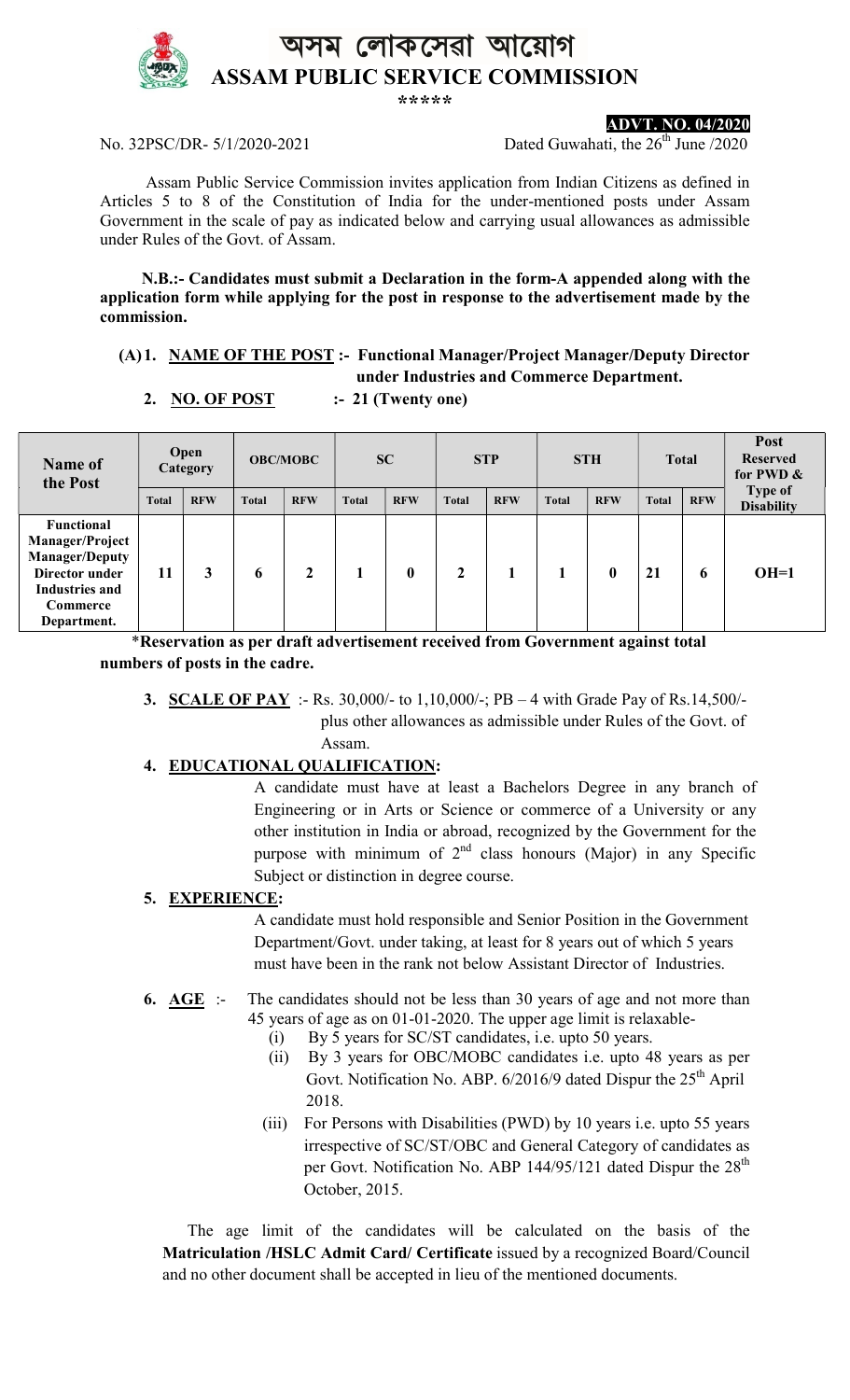## (B) 1. NAME OF THE POST :- Assistant Director of Cottage Industries and its equivalent posts under Industries & Commerce Department.

| Name of<br>the Post                                                                                                                         |              | <b>Open</b><br>Category | <b>OBC/MOBC</b> |            | <b>SC</b>    |            | <b>STP</b>   |                  | <b>STH</b>   |            | <b>Total</b> |            | Post<br><b>Reserved</b><br>for PWD &<br>Type of<br><b>Disability</b> |
|---------------------------------------------------------------------------------------------------------------------------------------------|--------------|-------------------------|-----------------|------------|--------------|------------|--------------|------------------|--------------|------------|--------------|------------|----------------------------------------------------------------------|
|                                                                                                                                             | <b>Total</b> | <b>RFW</b>              | <b>Total</b>    | <b>RFW</b> | <b>Total</b> | <b>RFW</b> | <b>Total</b> | <b>RFW</b>       | <b>Total</b> | <b>RFW</b> | <b>Total</b> | <b>RFW</b> |                                                                      |
| <b>Assistant</b><br>Director of<br>Cottage<br><b>Industries and its</b><br>equivalent posts<br>under Industries<br>& Commerce<br>Department | 6            | 2                       | 3               | 1          |              | $\bf{0}$   |              | $\boldsymbol{0}$ | $\mathbf{1}$ | $\bf{0}$   | 12           | 3          | <b>NIL</b>                                                           |

 \*Reservation as per draft advertisement received from Government against total numbers of posts in the cadre.

3. SCALE OF PAY :- Rs. 30,000/- to 1,10,000/-; PB – 4 with Grade Pay of Rs.13,900/ plus other allowances as admissible under Rules of the Govt. of Assam.

## 4. EDUCATIONAL QUALIFICATION:

 A candidate must have at least a Bachelors Degree in any branch of Engineering or in Arts or Science or commerce of a University or any other institution in India or abroad, recognized by the Government for the purpose with minimum of  $2<sup>nd</sup>$  class honours (Major) in any Specific Subject or distinction in degree course.

#### 5. EXPERIENCE:

 A candidate must hold responsible and Senior Position in the Government Department/Govt. under taking, at least for 4 years in the rank of Superintendent of Industries or its equivalent post.

- 6. AGE :- The candidates should not be less than 25 years of age and not more than 40 years of age as on 01-01-2020. The upper age limit is relaxable-
	- (i) By 5 years for SC/ST candidates, i.e. upto 45 years.
	- (ii) By 3 years for OBC/MOBC candidates i.e. upto 43 years as per Govt. Notification No. ABP.  $6/2016/9$  dated Dispur the  $25<sup>th</sup>$  April 2018.
	- (iii) For Persons with Disabilities (PWD) by 10 years i.e. upto 50 years irrespective of SC/ST/OBC and General Category of candidates as per Govt. Notification No. ABP 144/95/121 dated Dispur the  $28<sup>th</sup>$ October, 2015.

## N.B: Since there is no post reserved for PWD candidates they will have to compete with other candidates without any PWD reservation.

 The age limit of the candidates will be calculated on the basis of the Matriculation /HSLC Admit Card/ Certificate issued by a recognized Board/Council and no other document shall be accepted in lieu of the mentioned documents.

2. NO. OF POST :-12 (Twelve)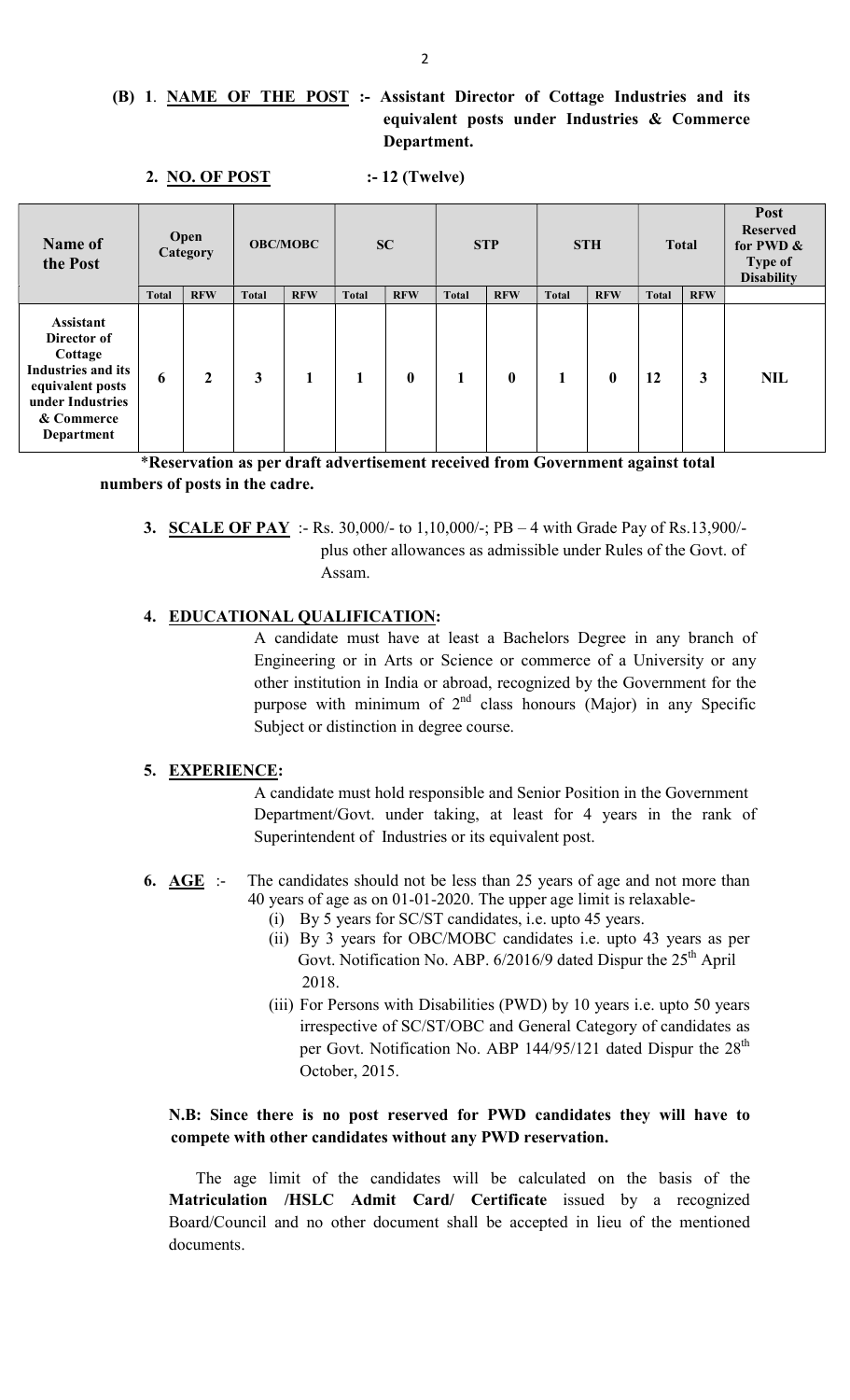## (C) 1. NAME OF THE POST :- Assistant Engineer under the Directorate of Inland Water Transport, Assam under Transport Department.

- 2. NO. OF POST :-4 (Four)
	-
	- (i) 3 nos. Mechanical
	- (ii) 1 no. Civil

| Name of the<br><b>Service/Post</b>  |              | <b>Open</b><br>category | <b>Reserved</b><br>for<br><b>OBC/MOBC</b> |                  | <b>Reserved</b><br>for<br><b>SC</b> |                  | <b>Reserved</b><br>For<br><b>STP</b> |            | <b>Reserved</b><br>For<br><b>STH</b> |                  | Reserved<br>for<br><b>EWS</b> |                           | Grand<br><b>Total</b> |                  | Post<br>reserved<br>for PWD<br>&Type of<br><b>Disability</b> |
|-------------------------------------|--------------|-------------------------|-------------------------------------------|------------------|-------------------------------------|------------------|--------------------------------------|------------|--------------------------------------|------------------|-------------------------------|---------------------------|-----------------------|------------------|--------------------------------------------------------------|
| <b>Assistant</b><br><b>Engineer</b> |              | <b>Total   RFW</b>      | <b>Total</b>                              | <b>RFW</b>       |                                     | <b>Total RFW</b> | Total                                | <b>RFW</b> |                                      |                  |                               | Total   RFW   Total   RFW |                       | <b>Total RFW</b> |                                                              |
| <b>Mechanical</b>                   | $\mathbf{2}$ |                         |                                           | $\boldsymbol{0}$ | 0                                   | $\bf{0}$         | $\mathbf{0}$                         | 0          | $\mathbf{0}$                         | $\boldsymbol{0}$ | $\boldsymbol{0}$              | 0                         | 3                     |                  | <b>NIL</b>                                                   |
| <b>Civil</b>                        |              | 0                       | $\bf{0}$                                  | $\boldsymbol{0}$ |                                     |                  | 0                                    |            | 0                                    |                  |                               |                           |                       | 0                | <b>NIL</b>                                                   |

\*Reservation as per draft advertisement received from Government against total numbers of posts in the cadre.

3. SCALE OF PAY :- Rs. 30,000/- to 1,10,000/-; PB – 4 with Grade Pay of Rs.12,700/ plus other allowances as admissible under Rules of the Govt. of Assam.

### 4. ELIGIBILITY CRITERIA :-

- (i) The candidate must be a permanent resident of Assam.
- (ii) The candidate must produce PRC issued in Assam for educational purpose as a proof of residency along with the application form.

#### 5. EDUCATIONAL QUALIFICATION:

- (i) Bachelors Degree in (Civil/Mechanical) Engineering from a Govt. recognized University/institute approved by the AICTE.
- (ii) The Bachelors Degree in Engineering must be a Regular Course. Bachelors Degree in Engineering obtained through Distance Mode of Education, by whatever name called, will not be accepted.

(Attach self attested valid supporting documents. )

- 6. AGE :- The candidates should not be less than 21 years of age and not more than  $38$  years of age as on 01-01-2020. The upper age limit is relaxable-
	- (i) By 5 years for SC/ST candidates, i.e. upto 43 years.
	- (ii) By 3 years for OBC/MOBC candidates i.e. upto 41 years as per Govt. Notification No. ABP. 6/2016/9 dated Dispur the 25<sup>th</sup> April 2018.
	- (iii) For Persons with Disabilities (PWD) by 10 years irrespective of SC/ST/OBC and General Category of candidates as per Govt. Notification No. ABP 144/95/121 dated Dispur the  $28<sup>th</sup>$  October, 2015.

### N.B: Since there is no post reserved for PWD candidates they will have to compete with other candidates without any PWD reservation.

 The age limit of the candidates will be calculated on the basis of the Matriculation /HSLC Admit Card/ Certificate issued by a recognized Board/Council and no other document shall be accepted in lieu of the mentioned documents.

3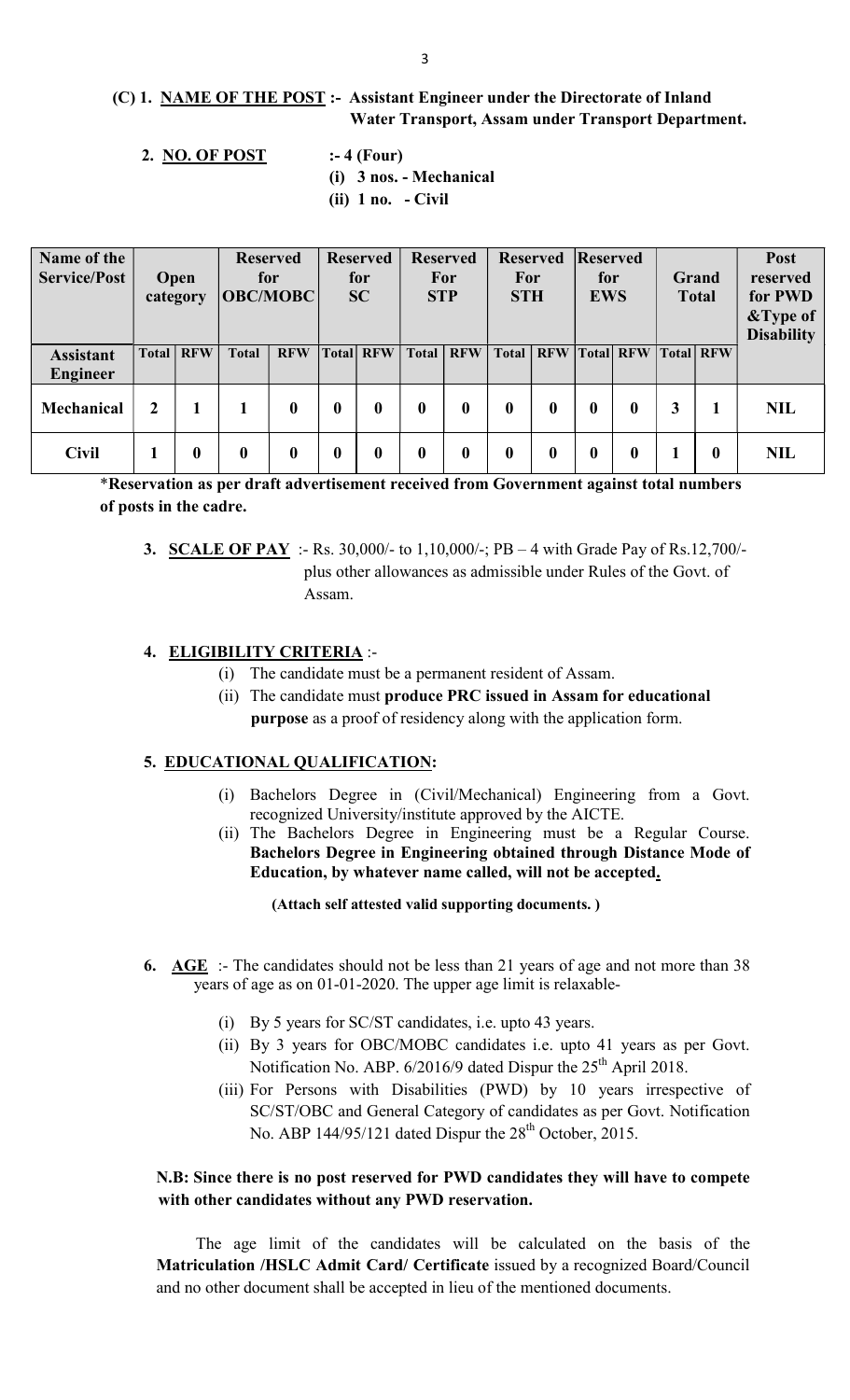#### (D) 1. NAME OF THE POST :- Junior Engineer under the Directorate of Inland

Water Transport, Assam under Transport Department.

#### 2. NO. OF POST  $\qquad \qquad$  :-12 (Twelve)

- (i) 6 nos. Mechanical
- (ii) 3 nos. Civil
- (iii) 3 nos. Electrical

| <i></i><br>-----------              |                |                         |                                           |                  |                                     |              |                                      |                  |                                      |                  |                               |            |                       |                  |                                                                     |
|-------------------------------------|----------------|-------------------------|-------------------------------------------|------------------|-------------------------------------|--------------|--------------------------------------|------------------|--------------------------------------|------------------|-------------------------------|------------|-----------------------|------------------|---------------------------------------------------------------------|
| Name of the<br><b>Service/Post</b>  |                | <b>Open</b><br>category | <b>Reserved</b><br>for<br><b>OBC/MOBC</b> |                  | <b>Reserved</b><br>for<br><b>SC</b> |              | <b>Reserved</b><br>For<br><b>STP</b> |                  | <b>Reserved</b><br>For<br><b>STH</b> |                  | Reserved<br>for<br><b>EWS</b> |            | Grand<br><b>Total</b> |                  | <b>Post</b><br>reserved<br>for PWD<br>&Type of<br><b>Disability</b> |
| <b>Assistant</b><br><b>Engineer</b> | Total          | <b>RFW</b>              | <b>Total</b>                              | <b>RFW</b>       | <b>Total</b>                        | <b>RFW</b>   | <b>Total</b>                         | <b>RFW</b>       | <b>Total</b>                         | <b>RFW</b>       | <b>Total</b>                  | <b>RFW</b> |                       | <b>Total RFW</b> |                                                                     |
| Mechanical                          | $\overline{2}$ |                         | $\overline{2}$                            |                  | $\bf{0}$                            | $\bf{0}$     |                                      | $\bf{0}$         | $\mathbf{0}$                         | $\bf{0}$         |                               | $\bf{0}$   | 6                     | $\boldsymbol{2}$ | <b>NIL</b>                                                          |
| <b>Civil</b>                        | $\overline{2}$ |                         | 1                                         | $\boldsymbol{0}$ | $\bf{0}$                            | $\mathbf{0}$ | $\mathbf{0}$                         | $\bf{0}$         | $\boldsymbol{0}$                     | $\bf{0}$         | $\boldsymbol{0}$              | $\bf{0}$   | 3                     |                  | <b>NIL</b>                                                          |
| <b>Electrical</b>                   | 2              |                         |                                           | $\boldsymbol{0}$ | $\bf{0}$                            | 0            | 0                                    | $\boldsymbol{0}$ | $\boldsymbol{0}$                     | $\boldsymbol{0}$ | $\bf{0}$                      | 0          |                       |                  | <b>NIL</b>                                                          |

\*Reservation as per draft advertisement received from Government against total numbers of posts in the cadre.

**3. SCALE OF PAY** :- Rs. 14,000/- to 60,500/-; PB – 2 with Grade Pay of Rs.8,700/ plus other allowances as admissible under Rules of the Govt. of Assam.

### 4. ELIGIBILITY CRITERIA :-

- (i) The candidate must be a permanent resident of Assam.
- (ii) The candidate must produce PRC issued in Assam for educational purpose as a proof of residency along with the application form.

#### 5. EDUCATIONAL QUALIFICATION:

 3 years Diploma in Engineering (Mechanical/ Civil/Electrical) from a Govt. recognized Institute approved by AICTE.

#### (Attach self attested valid supporting documents. )

- 6.  $\overline{\text{AGE}}$  :- The candidates should not be less than 21 years of age and not more than 38 years of age as on 01-01-2020. The upper age limit is relaxable-
	- (i) By 5 years for SC/ST candidates, i.e. upto 43 years.
	- (ii) By 3 years for OBC/MOBC candidates i.e. upto 41 years as per Govt. Notification No. ABP. 6/2016/9 dated Dispur the 25<sup>th</sup> April 2018.
	- (iii) For Persons with Disabilities (PWD) by 10 years irrespective of SC/ST/OBC and General Category of candidates as per Govt. Notification No. ABP 144/95/121 dated Dispur the 28<sup>th</sup> October, 2015.

## N.B: Since there is no post reserved for PWD candidates they will have to compete with other candidates without any PWD reservation.

 The age limit of the candidates will be calculated on the basis of the Matriculation /HSLC Admit Card/ Certificate issued by a recognized Board/Council and no other document shall be accepted in lieu of the mentioned documents.

#### HOW TO APPLY

- a. The candidates should carefully go through the terms and conditions of the advertisement, particularly (i) Educational qualification (ii) Age limit and (iii) Experience where experience is necessary.
- b. Only those candidates who fulfill all the terms and conditions of the advertisement in respect of the post for which they are applicants shall be entertained. Others need not apply.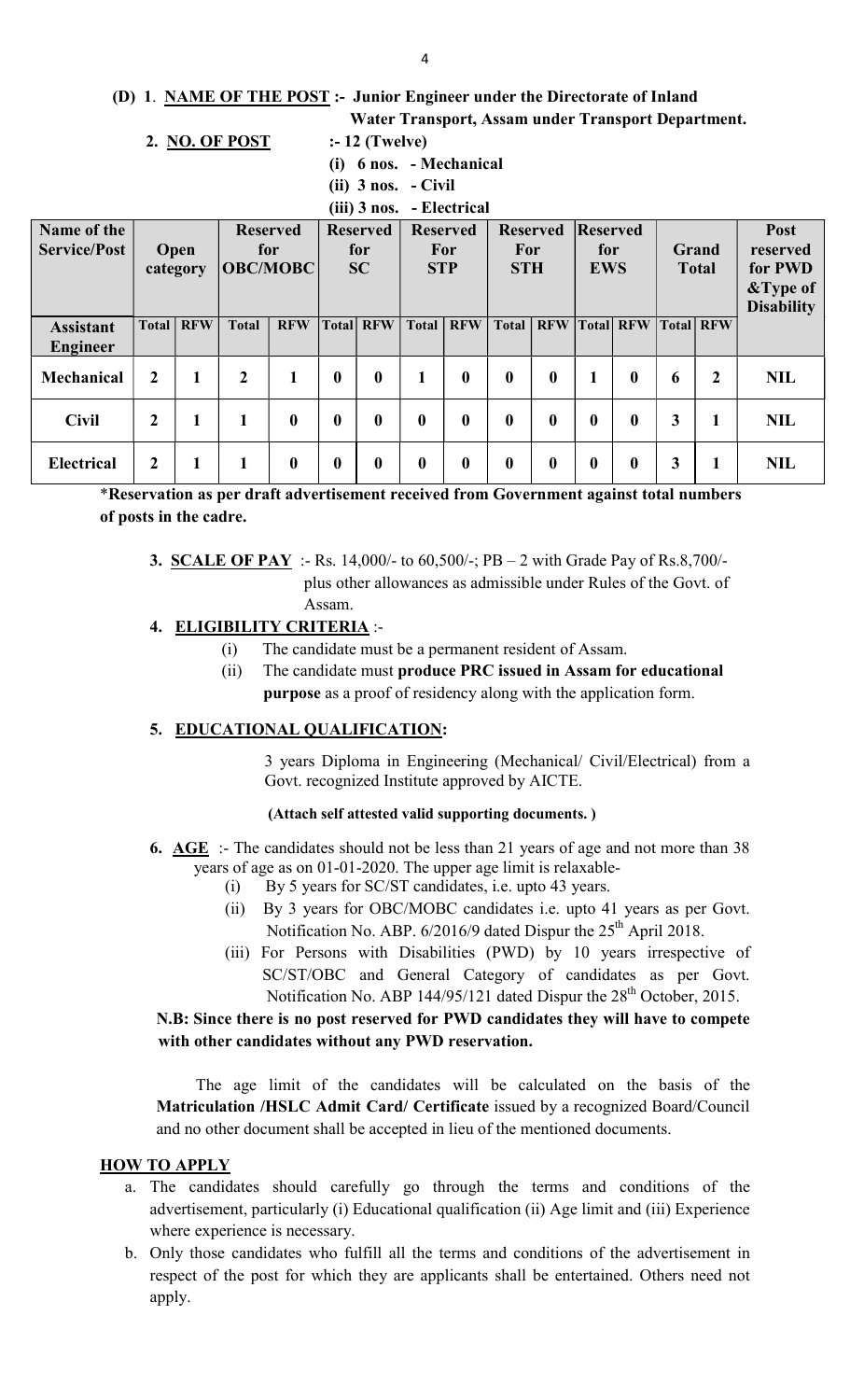- c. The candidates shall have to produce identity proof like Pan Card, Driving Licence, Passport, Current ID card issued by the educational institutions, Voter ID Card, Aadhar Card (wherever applicable) at the time of Screening/Written test and Viva- Voice/ Interview.
- d. The candidates should visit the commission's website **www.apsc.nic.in** regularly. If the commission decides to hold written examination/screening test, the syllabus will be uploaded only in the APSC website.
- e. The name of the post applied for should be clearly written in "bold letters" in the Envelope containing the application form and it should be addressed to the Deputy Secretary, APSC, Jawaharnagar, Khanapara, Guwahati-781022.
- f. Application form may be obtained by downloading from the APSC's website www.apsc.nic.in . Application form DR (New form).
- g. The last date of receiving duly filled up application form in the Commission's office is fixed on 31-07-2020 during office hours.
- h. Applications (including applications received through post) received after the last date fixed for receipt shall not be entertained.
- i. Only applications which are signed by the candidates and accompanied by all particulars as called for in the application form prescribed by the Commission shall be considered and candidates fulfilling all the terms of the advertisement of the respective posts shall be called for a Screening/Written test / Viva-voce interview, where necessary and as decided by the Commission.
- j. (i) All candidates, whether in Government Service or in Government owned undertaking or other similar organizations/Corporations/boards/ or in private employment may intimate their controlling authority instead of routing it through them. However, the fact of the endorsement by the controlling officer may be duly intimated to the Commission by the candidate. In cases where the applications are to be moved through proper channel as per terms of advertisement or subsequent announcements, the applications must be received before the last date of submission of the applications.

(ii) The Commission shall in no way be responsible if any candidate is not allowed to sit in the examination or after appointment is not released by the concerned authority.

k. The candidates must clearly state the documents enclosed with the application in the relevant section of the application form.

## APPLICATION FEES :

As per Govt. Notification No. FEG.32/2016/8-A dated Dispur the 28<sup>th</sup> October, 2016 communicated vide letter No. ABP.60/2014/11 dated  $2<sup>nd</sup>$  February 2018 the Application Fees for all post under the State Govt. of Assam shown as below:

- 1. For General/EWS Candidate : Rs.250/- (Rupees two hundred and fifty) only.
- 2. For SC/ST/OBC/MOBC : Rs.150/- (Rupees one hundred and fifty) only.
- 3. For BPL Candidate : Nil (Candidate having BPL certificate should produce their photocopy of certificate along with the Application Form).
- 4. As per Govt. Notification No. ABP  $144/95/121$  dated Dispur the  $28<sup>th</sup>$  October, 2015 for persons with disabilities (PWD) candidates, the Application Fees for all posts under the State Govt. of Assam is Nil. PWD candidates should enclose with the application from photocopy of necessary certificate from a competent authority.

Fees should be deposited through Treasury Challan in the Head of Account "NON TAX REVENUE, OTHER NON TAX REVENUE 0051 PSC, 105 STATE PSC APPLICATION FEE RECEIPT OF APSC" showing name of post and department. Original copy of Treasury Challan should be submitted along with the application form.

Fees can be deposited online using Government Receipt Accounting System-GRAS (Website: https://assamegras.gov.in). Candidates may pay the requisites fees (as admissible for the category mentioned above). Printed copy of Treasury Challan generated through GRAS should be submitted along with the application form. In Remarks column, candidate may write post applied for.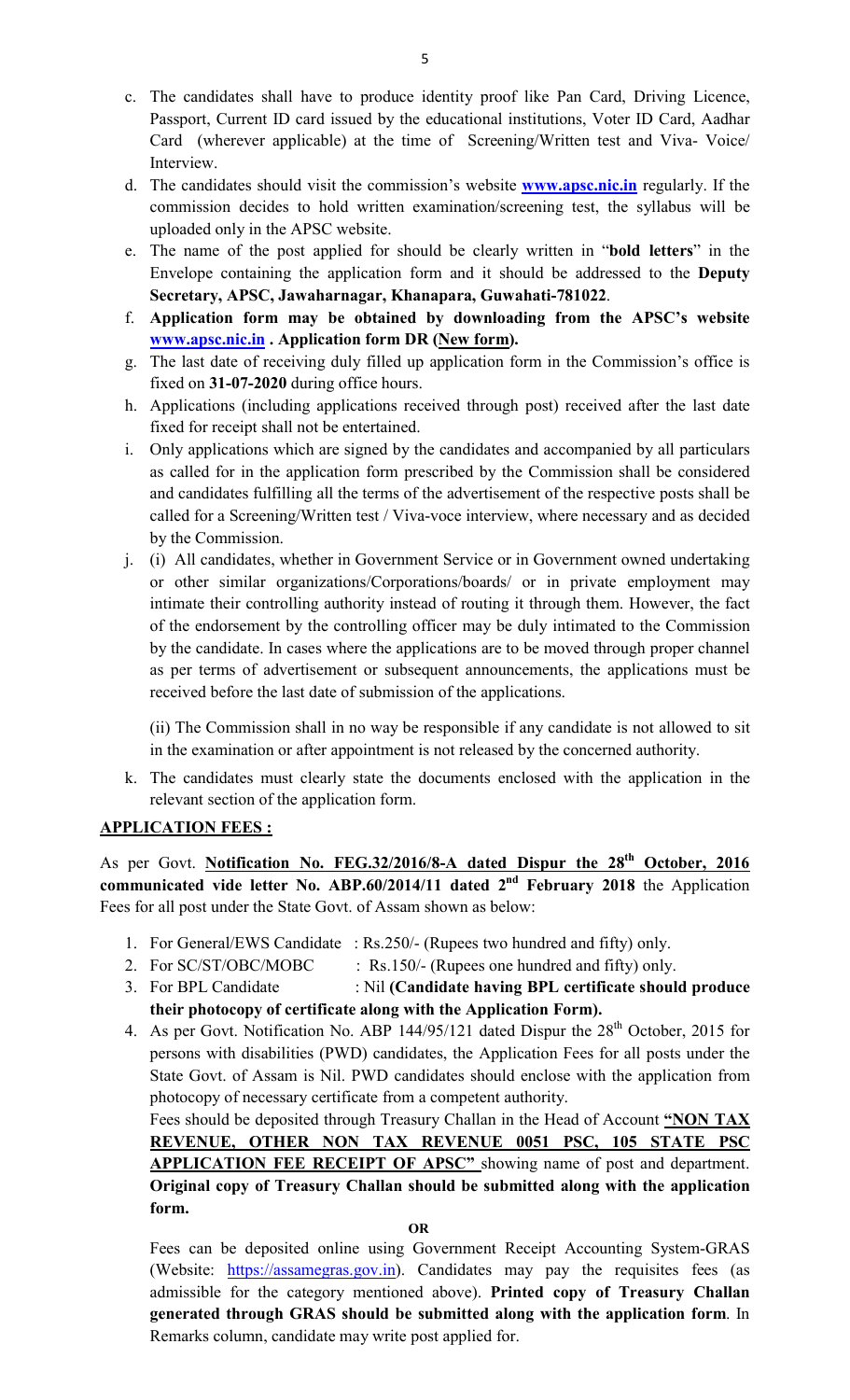### HOW TO FILL UP THE FORM

- a. Applicants must affix 1 (One) copy of recent photograph firmly on the space provided in the application form with good quality glue/adhesive and should also enclose another copy along with the application form. The photograph must be signed prominently. The Commission shall not be responsible for detachment/ loss of the photograph.
- b. Since the practice of furnishing attested copies of certificates/mark sheets etc. by competent authority has been discontinued by the Govt., the applicant shall furnish copies of certificate/mark sheet etc. declared by himself/herself as "certified to be true copy of the original" along with the application form.
- c. Applications must be accompanied by self attested copies of the under-mentioned documents, which should be tagged well without any chance of getting lost in transit.

Applications which are not accompanied by anyone of the under-mentioned documents/ requirements will not be entertained.

- 1. Original treasury Challan depositing prescribed application fee wherever necessary as per terms of advertisement containing details of posts applied for.
- 2. Age proof certificate (HSLC/Class X Board Admit Card/Pass Certificate).
- 3. Certificates & mark sheets of all examinations from HSLC onwards up to the level of qualifying examination.
- 4. Caste certificate (wherever necessary) of reserved categories issued by appropriate authority.
- 5. Disability certificate(wherever necessary)
- 6. Two copies of recent passport size photograph with white background.
- 7. Signature( scanned copy to be uploaded in online mode when available)
- 8. Experience certificates (wherever necessary) indicating the period of Service/Experience with dates.
- 9. BPL certificate/EWS certificate (wherever necessary).

Self attested photocopies should be tagged properly without any chance of getting lost during transit. The Commission will not be responsible for any such loss due to improper tagging.

## Incomplete application in terms of the Advertisement will be summarily rejected. No documents will be entertained after the last date of submission of application.

#### POINTS TO NOTE :

- 1. The candidates before applying for the post(s)/service(s) should ensure that they fulfill all the eligibility conditions. Their admission at all the stages of selection in which they are admitted by the Commission will be purely provisional and under scrutiny, subject to their satisfying the prescribed eligibility conditions. If on verification at any time or any stage before or after the Preliminary Examination/Screening Examination or/and Main/Written Examination and Interview Test, it is found that they do not fulfill any of the eligibility conditions; their candidature for the post(s)/service(s) will be cancelled by the Commission.
- 2. It is for the candidates themselves to see whether they satisfy the prescribed physical requirement (physical standard) and whether he/she is eligible to apply where Examination of physical standard is conducted by the State Govt. before making any appointment.
- 3. No request for withdrawal of candidature received from a candidate after he/she has submitted his/her application will be entertained under any circumstances.
- 4. At any stage of the selection process no candidate shall be allowed to change his/her category (of caste etc)/sub-category/sub-categories as claimed by him/her in the original application form/online application form submitted to the Commission.
- 5. The candidates who furnish wrong, erroneous or incorrect information in their application form may be disqualified from appearing for any post before the Commission up to a period to be specified by the Commission